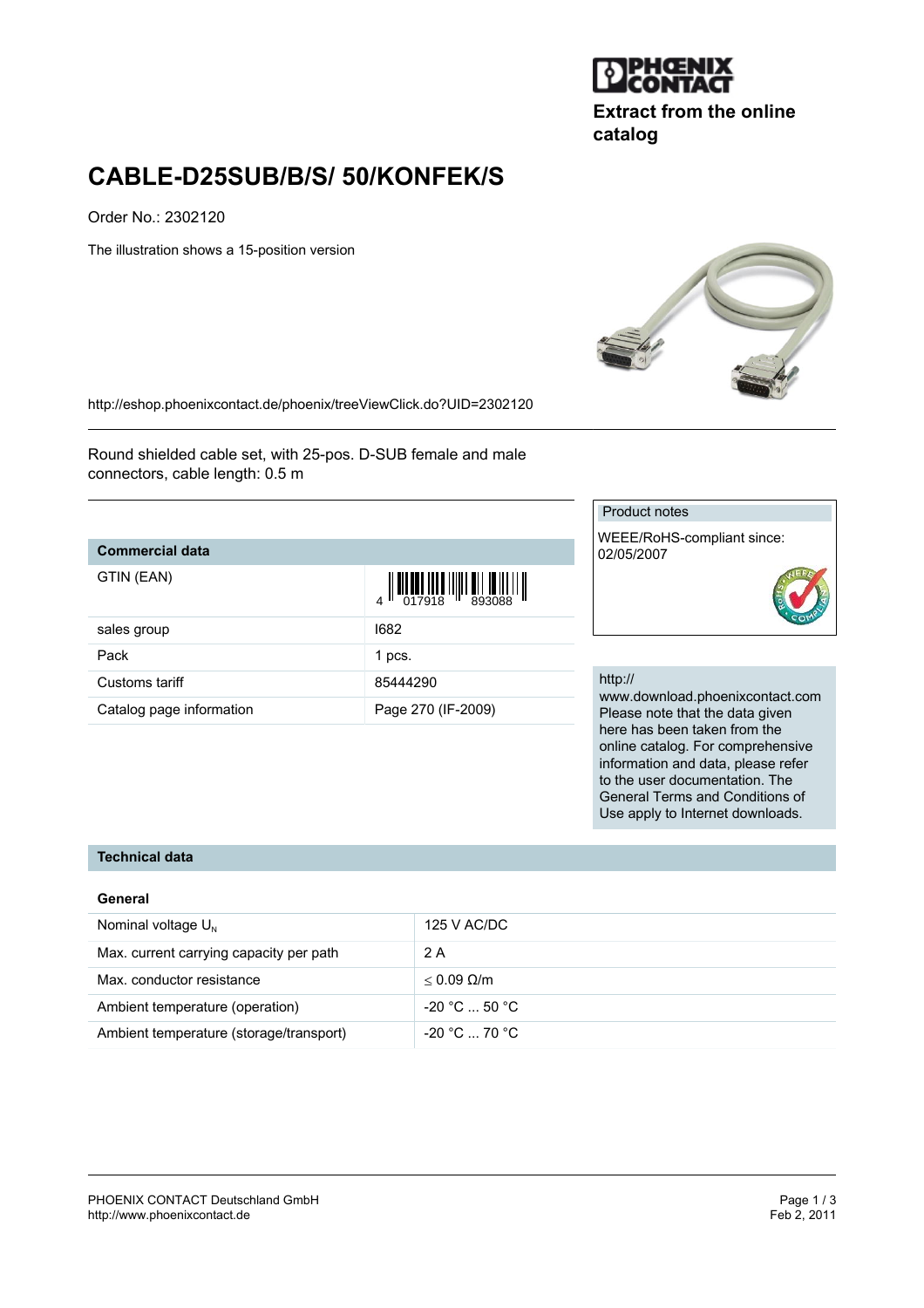## CABLE-D25SUB/B/S/ 50/KONFEK/S Order No.: 2302120 <http://eshop.phoenixcontact.de/phoenix/treeViewClick.do?UID=2302120>

| Number of positions                | 25                                                 |
|------------------------------------|----------------------------------------------------|
| Number of positions, control side  | 25                                                 |
| Number of connectors, control side | 1                                                  |
| Number of positions, module side   | 25                                                 |
| Number of connectors, modul side   | 1                                                  |
| Fixed cable length                 | 0.5 <sub>m</sub>                                   |
| Single wire, cross section         | $0.25 \text{ mm}^2$                                |
| <b>AWG</b>                         | 24                                                 |
| External diameter                  | $10.5$ mm                                          |
| Shielding                          | yes                                                |
|                                    | Tinned copper-braided shield, approx. 85% covering |
| Insertion/withdrawal cycles        | > 200                                              |

**Certificates / Approvals**





Certification CUL, GOST, UL